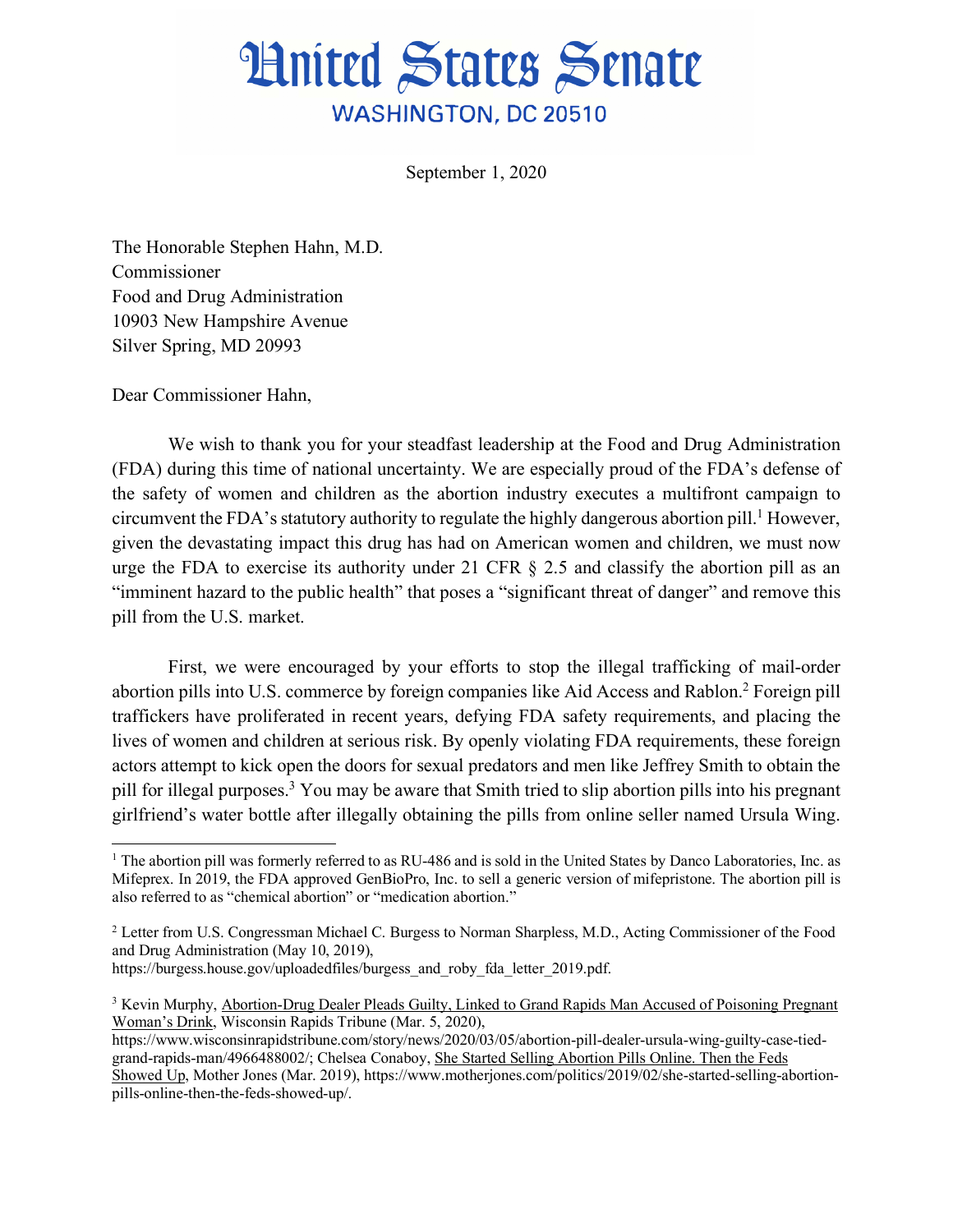Wing, who has been charged with smuggling unbranded drugs into interstate commerce, has called for "copy cats" to follow in her footsteps. The FDA must continue to stand vigilant against this reckless illegal activity.

Second, we strongly support your zealous fight against the abortion industry's scheme to bypass the FDA's statutory authority to protect the health and safety of all Americans, by using the Coronavirus (COVID-19) threat as a ruse to eliminate the Risk Evaluation Mitigation Strategy (REMS).4 On July 13, 2020, a federal judge sided with these groups, and suspended the REMS inperson requirements during the COVID-19 pandemic. We believe that this rogue judicial activism is a gross breach of the separation of powers, undermining the FDA's statutory authority to ensure drug safety, while recklessly endangering American women and children. The FDA must resist this opportunistic ploy to expand access to abortion under the fallacy that the REMS imposes an undue burden on women's rights.

Third, to these same ends, we must insist on a serious examination of the ethical practices and FDA compliance of clinical trials like the TelAbortion project conducted by Gynuity—a research group associated with abortion giant Planned Parenthood. Gynuity's direct-to-consumer abortion pill by mail experiment has been going on for nearly five years and has now expanded to 13 states. In addition to placing the lives of American women and children at risk by offering their clinical study to girls as young as ten years old,<sup>5</sup> they use women in Burkina Faso in their second trimester as research subjects, despite the high risk of infection and uterine rupture—this is also a region where emergency services and blood products for transfusions are in short supply. We find these practices and uses of human subjects to be highly suspect, and we ask the FDA take immediate steps to review these activities.

As these examples prove, it is by now nakedly obvious that the abortion industry and its allies in the media, billionaire philanthropic circles, and special interest groups, have wanted an unregulated and demedicalized<sup> $6$ </sup> abortion pill since the moment the FDA first approved it in 2000. As you may further know, the Clinton administration approved this lethal drug under pressure from these same groups and under a highly politicized approval process.7 We believe this deadly

<sup>4</sup> Letter from U.S. Senator Cindy Hyde-Smith to the Honorable Stephen Hahn, M.D., Commissioner of the Food and Drug Administration, (Apr. 14, 2020), https://www.hydesmith.senate.gov/sites/default/files/2020-04/041420%20- %20MOC%20Letter%20to%20FCA%20on%20Chemical%20Abortion%20During%20Coronavirus%20- %20final.pdf.

<sup>5</sup> Feasibility of Medical Abortion by Direct-to-Consumer Telemedicine, U.S. National Library of Medicine, https://clinicaltrials.gov/ct2/show/NCT02513043.

<sup>6</sup> Emily Bazelon, The Dawn of the Post-Clinic Abortion, The New York Times (Aug. 28, 2014), https://www.nytimes.com/2014/08/31/magazine/the-dawn-of-the-post-clinic-abortion.html.

<sup>7</sup> A Judicial Watch Special Report: The Clinton RU-486 Files, Judicial Watch, https://www.judicialwatch.org/archive/2006/jw-ru486-report.pdf.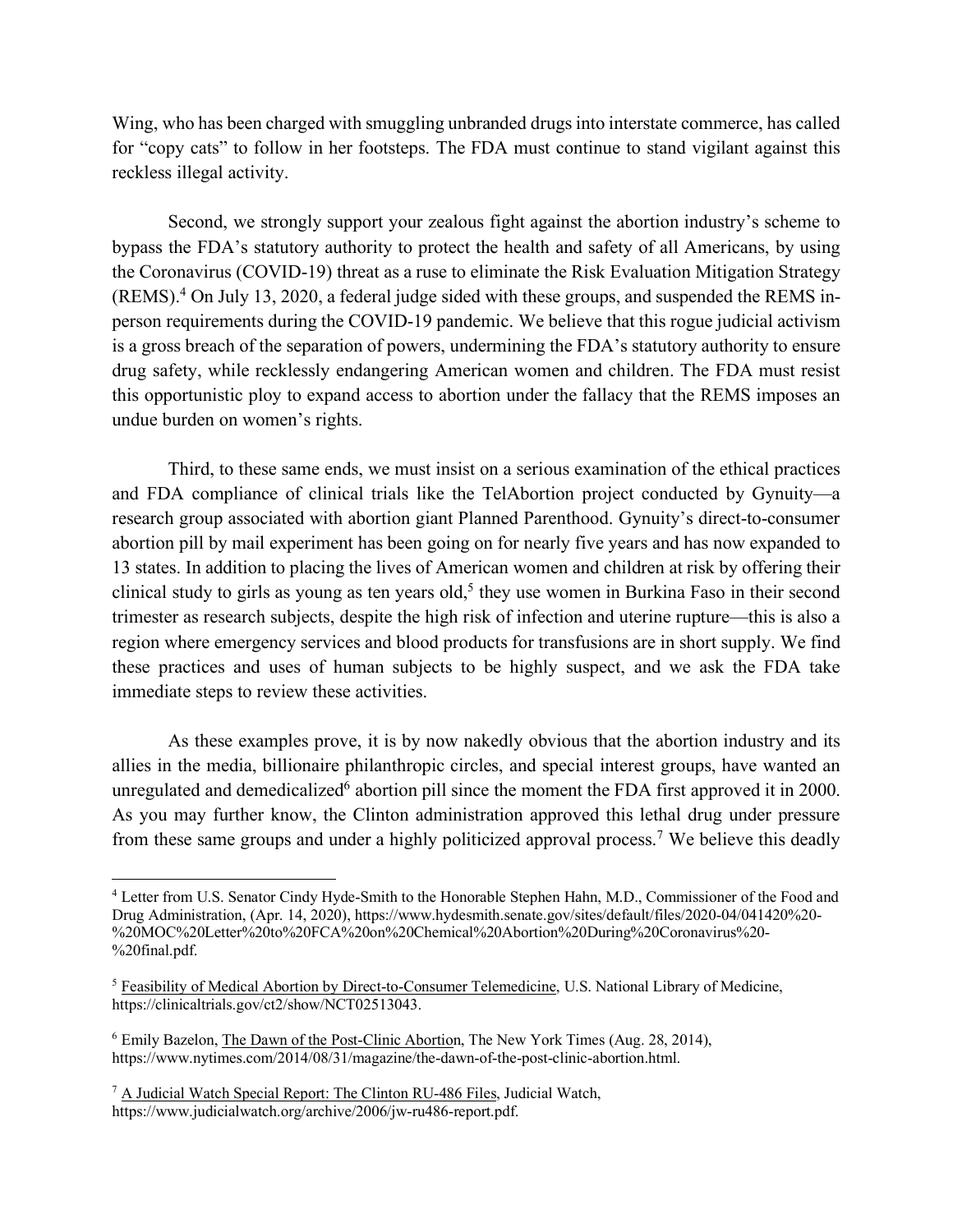pill should never have been approved, yet the abortion industry was politically rewarded with an accelerated approval process normally reserved for high-risk drugs that address life-threatening illnesses like AIDS. As you are surely aware, pregnancy is not a life-threatening illness, and the abortion pill does not cure or prevent any disease. Nevertheless, this pill that is specifically designed and intended to kill preborn children was raced to the market, with devastating consequences.

It is telling that, under the REMS, an abortion pill prescriber must guarantee his competence to properly date a pregnancy, and to provide or arrange for "surgical intervention" in case the pill fails, or in case the woman needs emergency intervention.<sup>8</sup> Women will sign a Patient Agreement which reads: "If I need a surgical procedure because the medicines did not end my pregnancy or to stop heavy bleeding, my healthcare provider has told me whether they will do the procedure or refer me to another healthcare provider who will."9 Prescribers also must be capable of diagnosing ectopic pregnancies—a serious condition if not properly diagnosed, and a leading cause of maternal death. According to FDA reports as of 2018, at least 97 American women with undiagnosed ectopic pregnancies received the abortion pill, and at least two bled to death.<sup>10</sup>

Yet based on the federal district court's order eliminating the in-person requirements of the REMS, it is an open question as to whether women receiving the abortion pill via telemedicine will ever receive blood tests, ultrasounds, or the necessary screening to determine the actual date of her pregnancy, or the potential occurrence of a deadly ectopic pregnancy. Indeed, by demedicalizing and deregulating the abortion pill, women will be left to engage in a form of "DIY" chemical abortion, as the abortion industry collects payments, and as prescribers evade all legal risk and FDA oversight. $11$  This is unconscionable.

According to FDA reporting, the abortion pill has taken more than 3.7 million preborn lives, caused 24 maternal deaths, and resulted in at least 4,195 adverse maternal reactions including hemorrhage, excruciating abdominal pain, and severe life-threatening infections. Of course, adverse events are notoriously underreported, which makes the true number impossible to assess.

<sup>8</sup> Mifeprex Prescriber Agreement Form, https://www.accessdata.fda.gov/drugsatfda\_docs/rems/Mifeprex\_2016-03- 29\_Prescriber\_Agreement\_Form.pdf.

<sup>9</sup> Mifeprex Patient Agreement Form, https://www.accessdata.fda.gov/drugsatfda\_docs/rems/Mifeprex\_2016-03- 29 Patient Agreement Form.pdf.

<sup>&</sup>lt;sup>10</sup> Mifepristone U.S. Post-Marketing Adverse Events Summary Through 12/31/2018, RCM #2007-525, U.S. Food and Drug Administration, https://www.fda.gov/media/112118/download.

<sup>11</sup> Some advocates are even encouraging dangerous misoprostol-only "DIY" abortions. *See* Erica Hellerstein, The Rise of the DIY Abortion in Texas, The Atlantic (June 27, 2014),

https://www.theatlantic.com/health/archive/2014/06/the-rise-of-the-diy-abortion-in-texas/373240/.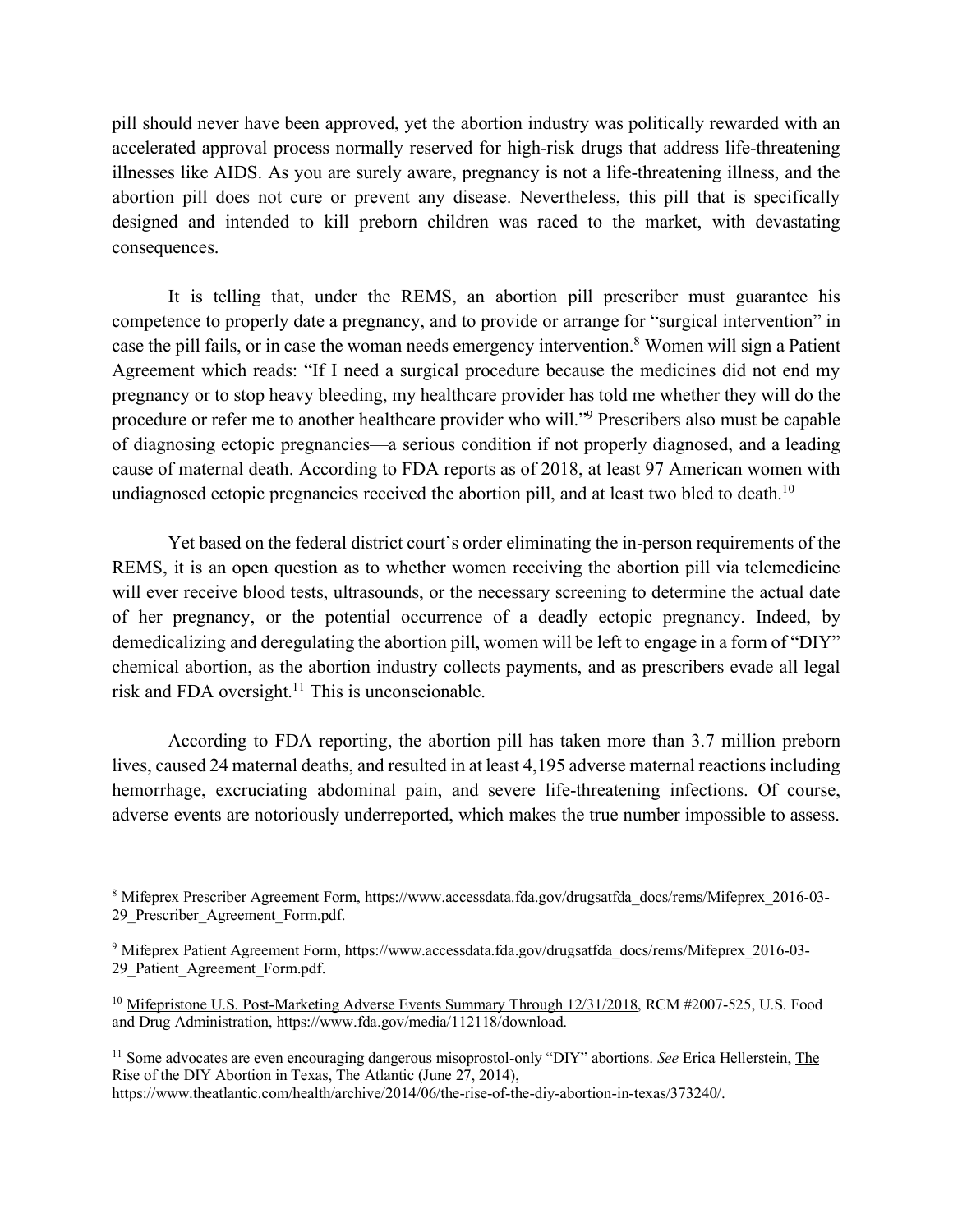Moreover, as of 2016, abortion pill manufacturers are only required to report maternal deaths. However, most women experiencing adverse reactions (such as hemorrhaging) are more likely to seek emergency care at hospitals and emergency rooms, rather than returning to the abortion facility where the pill was prescribed. This further casts into doubt even the 4,195 adverse events reported by manufacturers prior to the 2016 changes.

Therefore, while the REMS imposes minimal safety standards to protect women, and a minimal standard of care on prescribers, the fact is that the abortion pill poses a four-times higher risk of complication than surgical abortion in the first trimester.12 Moreover, the pill will likely fail for between 5% and 7% of women, who often then seek follow-up surgical abortions.13 While we support the FDA's continued fight to defend the REMS, to monitor dangerous clinical studies, and to shut down illegal websites, these measures alone fail to protect the thousands of women harmed even by *compliant* usage of this drug – or the millions of children killed. To protect vulnerable women and children, we strongly urge the FDA to remove this deadly drug from the U.S. market and exercise its authority under 21 CFR § 2.5, declaring it an "imminent hazard to public health."

Sincerely,

Ted Cruz Kevin Cramer United States Senator United States Senator

Steve Daines Joni K. Ernst

United States Senator **United States Senator** 

<sup>12</sup> Abortion Pill Exposed, Live Action, https://www.liveaction.org/wpcontent/uploads/2020/07/abortion\_pill\_report\_final.pdf.

<sup>&</sup>lt;sup>13</sup> Maarit Niinimaki, et al., Immediate Complications after Medical Compared with Surgical Termination of Pregnancy, https://pubmed.ncbi.nlm.nih.gov/19888037/.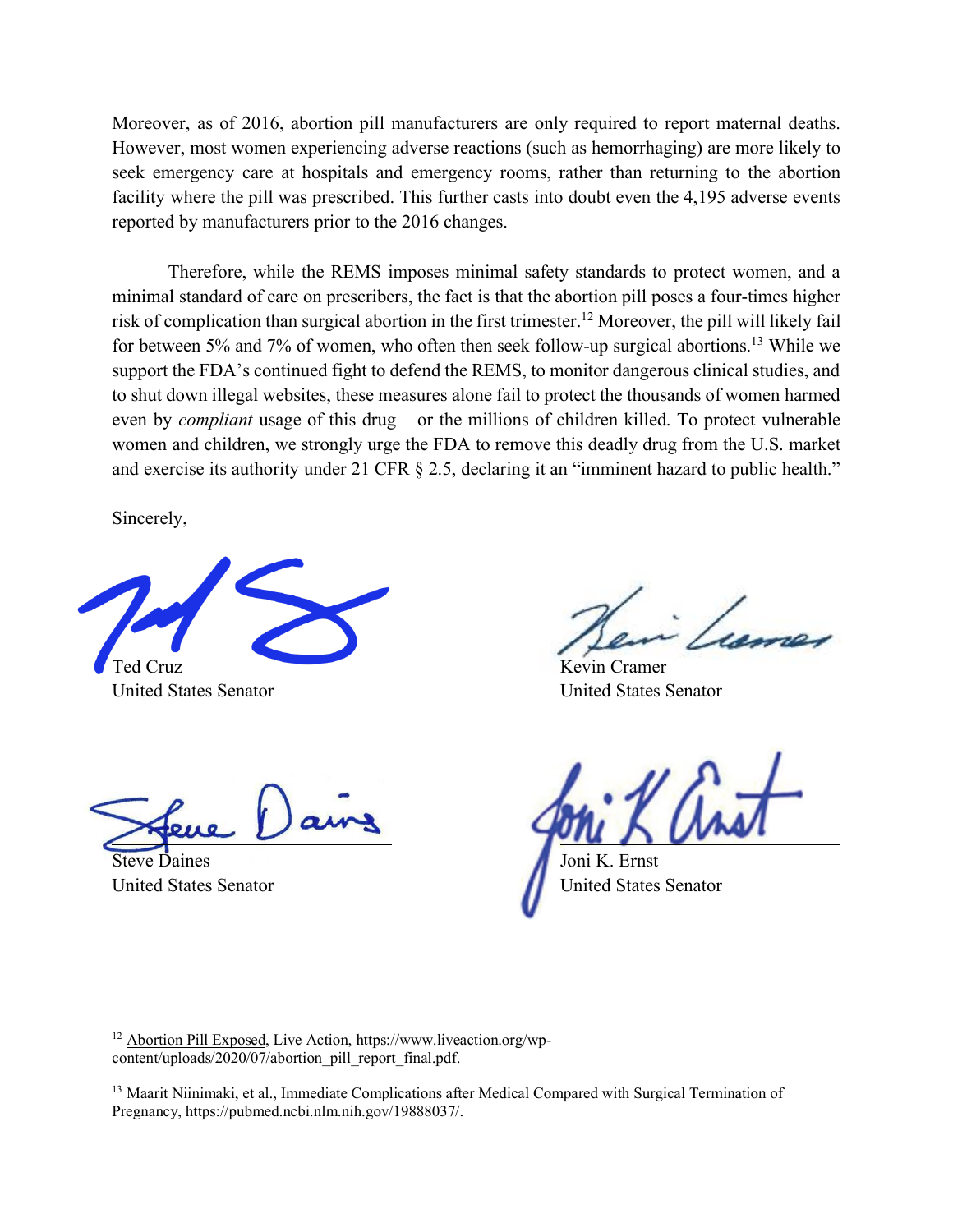Wike Braun

Mike Braun James M. Inhofe United States Senator United States Senator

Roger F. Wicker Michael B. Enzi

M. Michael Rounds **Kelly Loeffler** 

Mike Lee Rob Portman

Cendy -South

Cindy Hyde-Smith  $\blacksquare$  James Lankford

Pat Roberts Tom Cotton

Chlape

S. Encj

United States Senator United States Senator

United States Senator United States Senator

United States Senator United States Senator

United States Senator United States Senator

United States Senator United States Senator